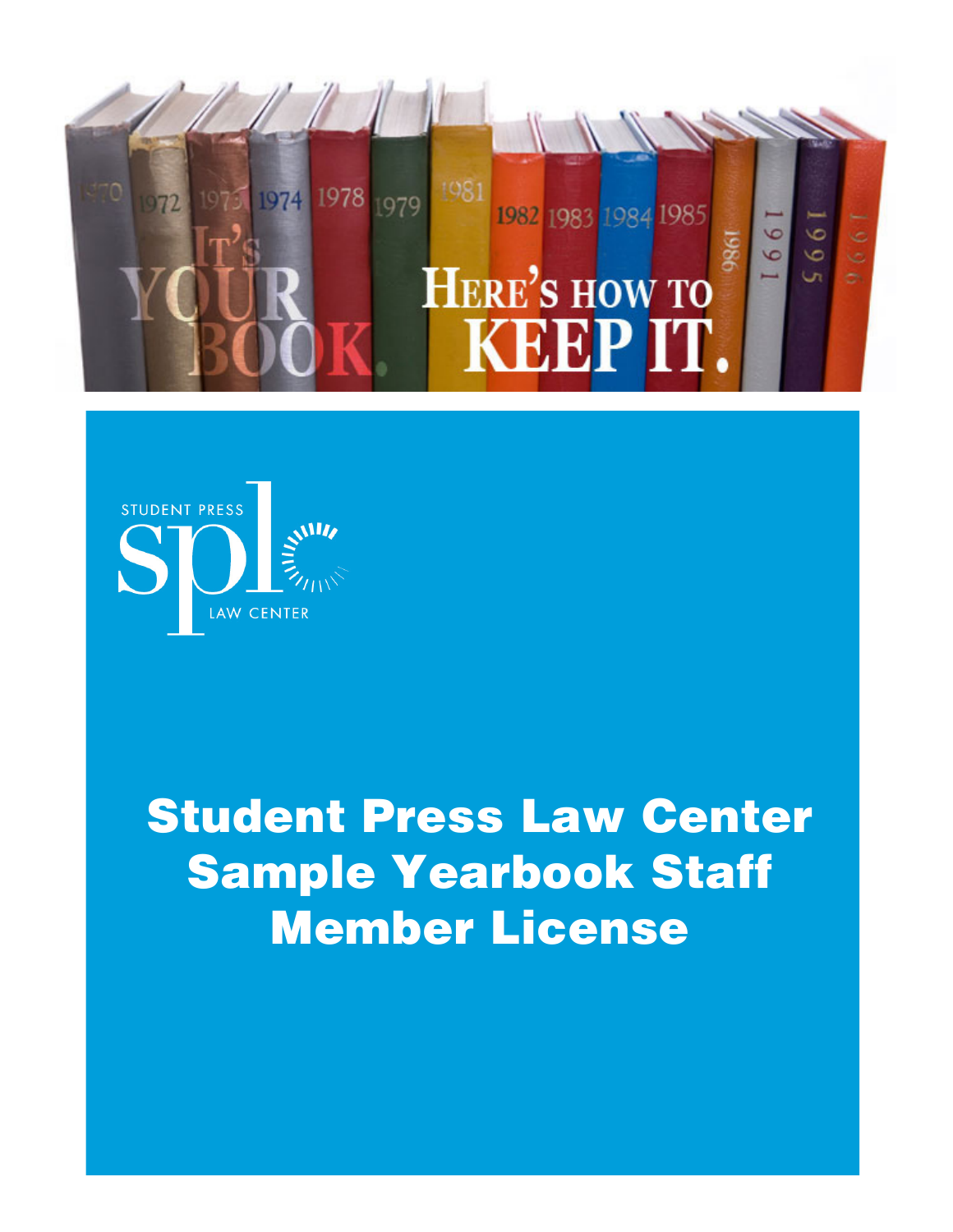# **STUDENT PRESS LAW CENTER SAMPLE YEARBOOK STAFF MEMBER LICENSE**

In light of recent developments regarding the electronic republication of yearbooks. the Student Press Law Center created this Yearbook Staff Member License to settle ownership of the works contained in student-produced yearbooks, such that the yearbook editors of any given year, as an unincorporated association, have the full legal authority to prevent republication of their books by digital would-be infringers.

### **SUMMARY OF STAFF MEMBER RIGHTS**

Under the terms of this agreement, staff members cannot publish ANY of their submitted work ANYWHERE until **at least three months after the yearbook edition comes out**. After that, staff members can publish INDIVIDUAL works anywhere (that is, one picture, or one layout, or one story).

With a few exceptions, staff members CANNOT publish more than one work in one place. The exception: staff members may use as many of their works as they want to submit to contests, portfolios, and use on social media websites — excewpt they can't receie any kind of compensation from the use of the works on social media sites. (This is to prevent sites seeking to copy the yearbook piecemeal from "trading" membership to staff members in exchange for their photos.)

Other uses are possible, but require permission from the editors. The contract spells out how to get permission.

Yearbook staff members **may not** publish more than one of their works outside of those constraints without permission from the current yearbook editors. (It it's 2050 when you want to use the work, the editors of the 2050 yearbook are the ones you ask.)

#### **SUMMARY OF YEARBOOK EDITORIAL BOARD RIGHTS**

The yearbook editors have the **exclusive** right to use any of the works for at least three months after the book is published.

The editors also have the **exclusive** right to reprint work submitted by staff members when more than one work from the Staff Member appears in the same place, except in the social media, portfolio, contest, and blog contexts described above and in the contract. In addition, the Yearbook has an exclusive right to use any of the works.

The Yearbook also has the non-exclusive right to use the work by itself, except that for-profit uses of the work alone require an attempt to seek additional permission from the Staff Member. The contract explains how to get permission.

### **SUMMARY OF TERMS APPLICABLE TO BOTH THE YEARBOOK AND STAFF MEMBER**

If the yearbok editors don't print the work, or the yearbook doesn't come out within 18 months of the last day of school for the last year the book is supposed to cover, staff members get their works back and can use them any way they want. The Yearbook gets a license to use them, but it's not exclusive, and is recovable, as long as the revocation doesn't burden the publication.

Both the Yearbook and the student have the obligation, if they sell ownership in their works, to bind the new owners to the terms of this contract.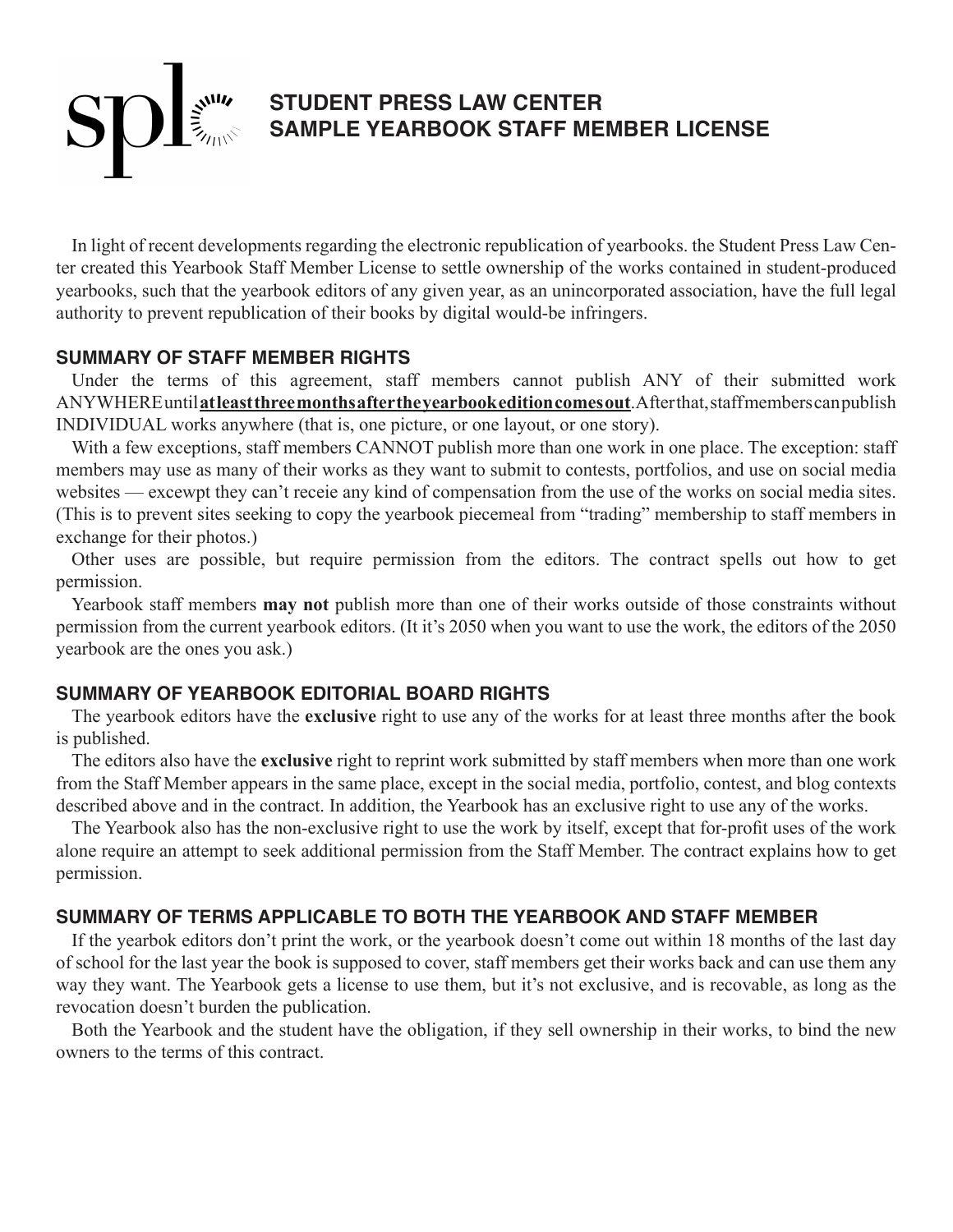

## **STUDENT PRESS LAW CENTER EXAMPLES OF COMMON SITUATIONS UNDER THE CONTRACT**

**Example 1:** Joe is a photographer for the 2011 edition of The Log, the yearbook at Central High School. He takes a beautiful sunset photo of the school's iconic clock tower that is published in the 2011 edition.

a) 25 years later, The Log wants to create a commemorative issue and reprint Joe's photo. Under the agreement, they can do so without obtaining Joe's permission. (See Section 2)

b) 25 years later, a local company wants to use Joe's photo in a calendar it will sell. Joe can license that use directly without talking to the yearbook; the use of an individual work more than 3 months after the publication of the book isn't covered by the contract. (See Section 2)

c) 25 years later, a local company republishes Joe's photo in a calendar without obtaining permission. Either the Yearbook or Joe can threaten or initiate legal action to stop the use of the photo. (See Section  $2(A)$ 

**Example 2:** Carla is a photographer for the 2011 edition of The Log, the yearbook at Central HIgh School. She takes a picture of cars in the parking lot decorated for the homecoming game. She takes a few other pictures that day of decorated floats.

a) The day the Yearbook comes out, Carla sees her photo of the cars is in it. Carla uploads the photo to Facebook. The Yearbook can demand she take it down, because the Yearbook has the exclusive right to use the photo for at least 3 months after the book comes out. (See Section 11)

b) The day the Yearbook comes out, Carla sees her photo of the cars is not in it. Carla uploads the photo to Facebook. Carla has the right to do this because the photo ceased to be covered by the contract when the book was printed without the photo in it. (See section  $7(A)$ )

c) Carla's photos were printed in the Yearbook. Next year, before the homecoming game, she uploads a Facebook album with all of her photos from that day. Carla has the right to do this because it has been more than three months since the publication of the yearbook and her use of the photos is on a social media site for which she received no form of compensation. (See Section 2(B))

d) Carla's photos were printed in the Yearbook. Next year, before the homecoming game, she uploads her photos to a social networking site in exchange for a year's free membership to the site. The Yearbook has the right to demand Carla or the site remove the photos, because the free membership is "compensation." (See Section 2(B))

e) Carla submits her photos to the Yearbook. The day after she submits them, she enters them in a radio station contest for photos showing school spirit. The contest deadline is the day the yearbook comes out. Carla is within her rights, because she does not need permission to use the works to enter time-sensitive contests. (See Section 11)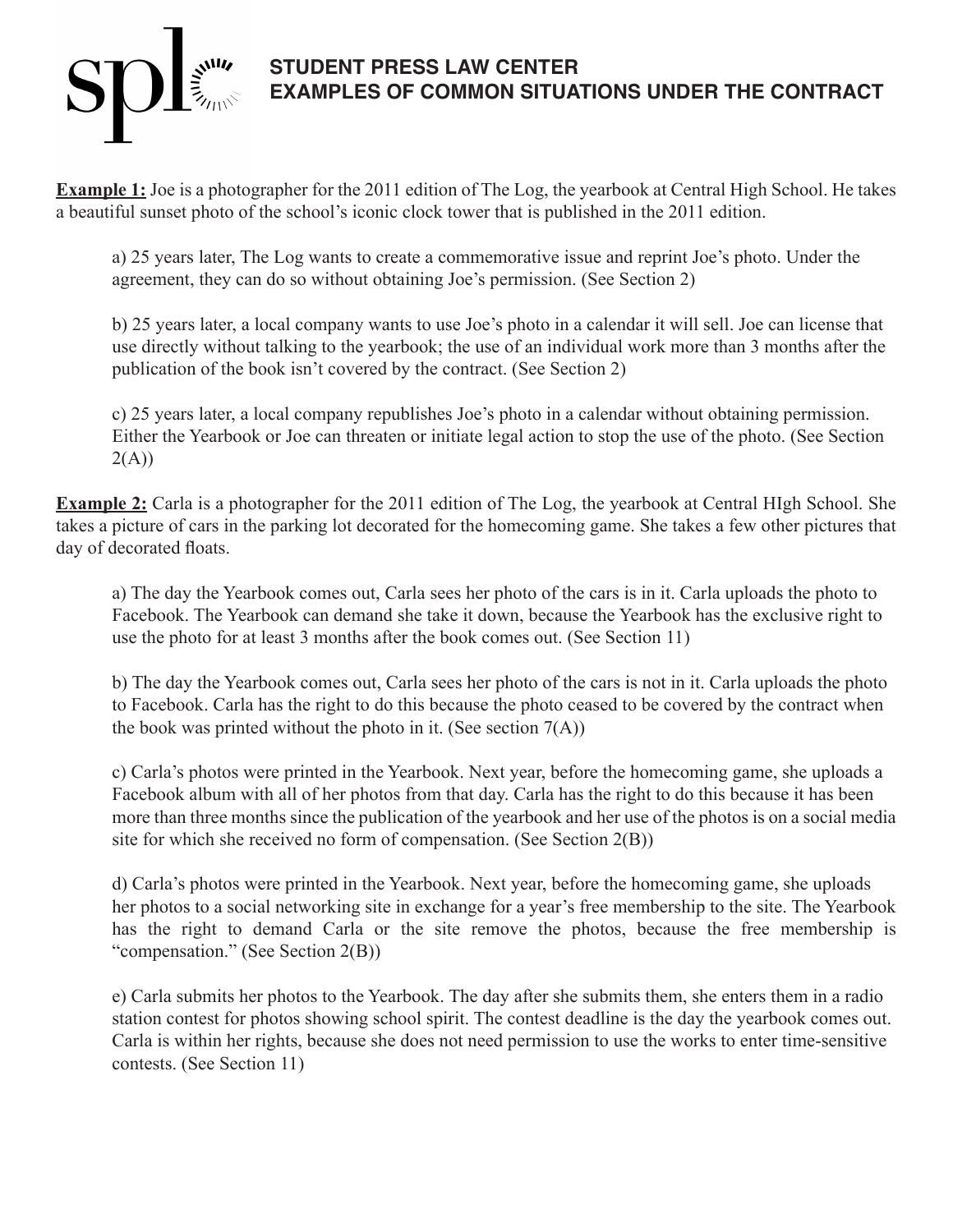

## **YEARBOOK STAFF MEMBER CONTRACT AND LICENSE**

© 2014 Student Press Law Center

Permission to reproduce in unedited form for nonprofit, educational use, with attribution to *the Student Press Law Center, is hereby granted.* 

 $\frac{1}{\sqrt{2\pi}}$  (the Yearbook), an unincorporated association in the state of \_\_\_\_\_\_\_\_\_\_\_\_\_\_\_\_\_\_\_\_\_\_\_\_; and \_\_\_\_\_\_\_\_\_\_\_\_\_\_\_\_\_\_\_\_\_\_\_\_\_\_\_\_\_\_\_ (the Staff Member), an individual seeking to contribute creative work product to the Yearbook; agree to the following license governing the Staff Member's contribution(s) to the Yearbook (the Work(s)).

In all cases herein, the officers of the unincorporated association "the Yearbook" are the sitting editors of the current yearbook, present or future; past editors, or current editors once they leave the editorial board, are no longer officers or members of the Yearbook, but are Staff Members under the terms of this contract.

**1) License and Rights.** The Staff Member grants all licenses necessary to the Yearbook for the purpose of the Yearbook's inclusion of the Works in its print and electronic media publishing efforts, including without limitation the right to reproduce, distribute, display, perform, and electronically transmit issues of the Yearbook.

**2) Grant of Rights.** By contributing the Works to the Yearbook, the Staff Member grants an exclusive license to the Yearbook to reproduce, display and distribute copies of the Works in the volume for which the Works were originally submitted, future or commemorative issues, the Yearbook's website, third party websites (other than those described in subsection B of this section), or other physical or electronic media now known or later discovered. The Staff Member also grants an exclusive license to reproduce, display and distribute his or her Work when in proximity to any other Work from the same volume, even if additional Works are omitted, unless all Works so published were submitted by the Staff Member. The Staff Member also grants a non-exclusive license to use the works individually as described under the terms of this agreement.

**(A) Defense of Rights.** The Staff Member hereby agrees that the Yearbook, and its successors and assigns, has the full legal right to defend the Works against infringement, in any proceeding and before any court, for the entirety of the license terms as described herein, unless Staff Member individually chooses to bring an action to defend such rights. If, in any such proceeding, a judge or arbitrator finds that an assignment of rights is necessary to bring or maintain an action, or to create standing or jurisdiction to maintain an action, the Staff Member hereby assigns such rights to the Yearbook.

**(B) Exception to Rights.** Notwithstanding the foregoing, the Staff Member has the right to share, for noncommercial, non-profit reasons, the Works on the Staff Member's social media profiles or blogs, provided no form of compensation, monetary or otherwise, is received for the upload; in portfolios for educational, employment, or artistic purposes; and in contest entries, without notifying or seeking permission from the Yearbook. Other uses can be endorsed by the Yearbook pursuant to the procedure described in section 8, below.

**3) Reserved Rights.** Except as expressly granted by this document, the Staff Member retains ownership of the Works. Any individual Work contributed to the Yearbook by the Staff Member is not considered a workmade for hire and is the sole property of the Staff Member. Any future use of the Works by the Yearbook (beyond normal subscription and reprint fees, if any) requires an additional license from the Staff Member;

except that such licenses may be granted automatically under the terms of this contract in Section 8.

**4) Term.** The Staff Member agrees that the licenses granted under this agreement shall exist as long as the intellectual property is entitled to protection under the laws of the United States and cannot be revoked except with written consent from the Yearbook.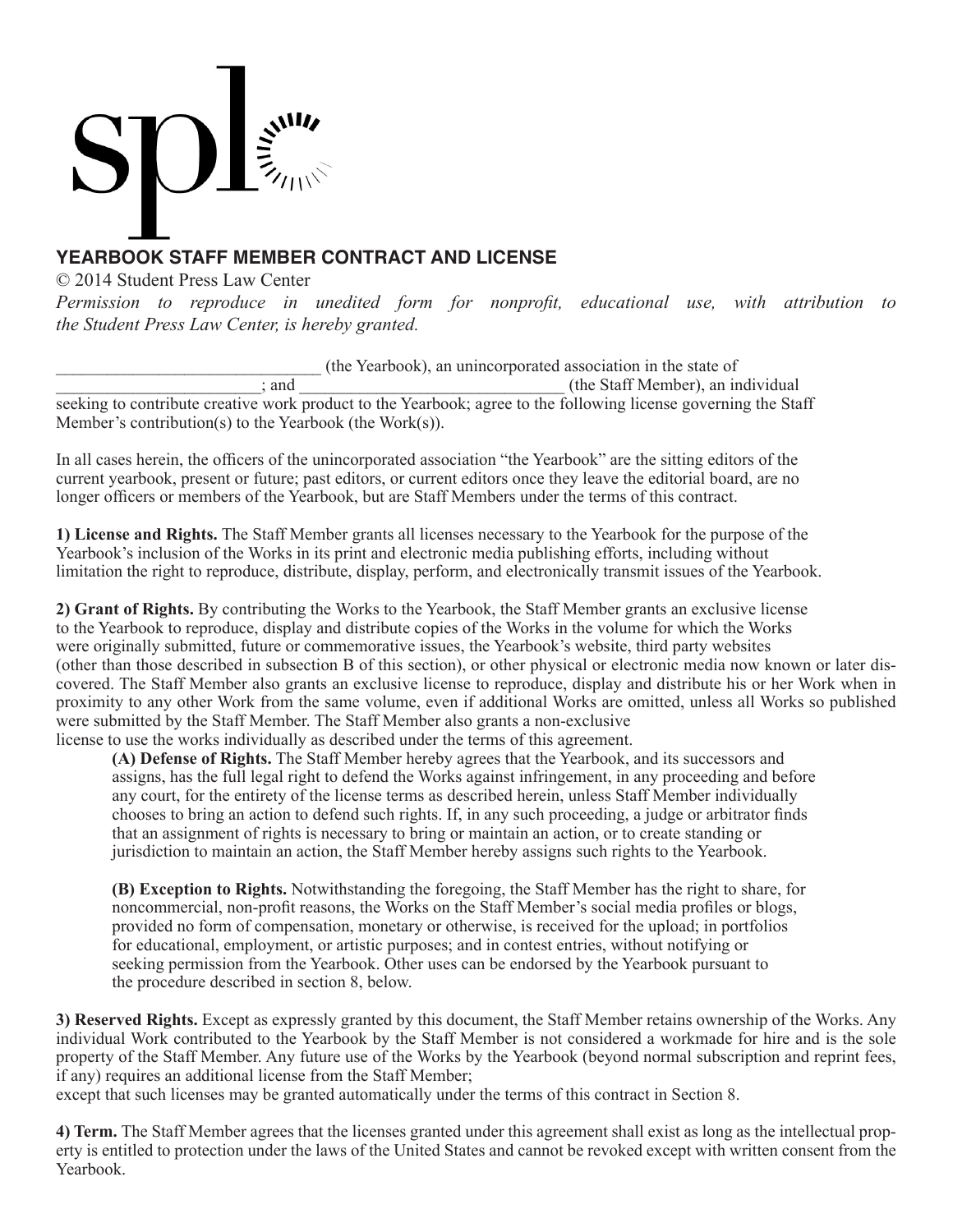**5) Territory and Media.** The Yearbook shall have the right to reproduce, publish, and distribute the Works in any format now known or later discovered, including without limitation any physical, broadcast, electronic, and network-based medium, and any future uses controlled or authorized by the Yearbook; save that the Yearbook shall have the obligation to comply with the terms of this contract with respect to uses for compensation as described herein.

**6) Compensation and Royalties.** No compensation or royalties are required from the Yearbook for the use of the Works as described herein.

**7) Termination.** This agreement will not terminate due to a breach, regardless of whether or not it is a material breach, unless the breaching party is given an opportunity to cure (as described herein) and fails to do so, except where The Staff Member is found to have acted knowingly to deceive the Yearbook as to the authorship or ownership of her/his works, as determined by a good faith vote of the editorial board of the Yearbook; in which case, such deceptive work(s) are released from this contract and no future works are accepted, though non-infringing existing works remain under contract.

**(A) Termination by Inaction.** Any of the Works that are not published in the volume for which they were submitted, or for which the volume is cancelled, or the volume fails to print within eighteen (18) months of the last day of school for the last academic year covered by the book, are no longer part of this Agreement. Instead, all ownership and use rights return to the Staff Member; the Yearbook receives a new, nonexclusive license to use the work in future editions of the yearbook, provided that such licenses are revocable upon notice, if such revocation will not unduly burden the publication.

**8) Approvals.** Any future use of the Staff Member's works by Yearbook that do not result in payment to the Yearbook (beyond normal subscription and reprint fees, if any), or are incorporated into a reprint of the entire volume in which the Works originally appeared, or a reprint of multiple pages or Works from the same volume, does not require any additional license from the Staff Member and is covered by the terms of this agreement, regardless of the media in question.

**(A) Approval to reprint individual works for-profit.** Approvals are requested by the editor-in-chief of the Yearbook or her/his designee, or the Staff Member. Approvals sought by the Yearbook are sent to the Staff Member's last known mailing address, physical and digital, which it is Staff Member's obligation to keep current. Approvals sought by the Staff Member are sent to the physical address of the school, care/of theYearbook.

**(B) Withholding approval.** In the event that either party withholds an approval, that party agrees to Either party has the right to re-submit a substantially similar request for approval if it reasonably believes that either the substance of the request or circumstances surrounding the request have been changed.

**(C) Prior Approvals.** Once given, the granting party is bound to an approval and such approval cannot be revoked save for an additional contract executed by both parties.

**(D) Communication.** All requests for approval, approvals and/or denials must be in writing, accompanied by appropriate additional materials necessary for the approval process as established herein, and sent by hand delivery, facsimile, standard mail, private courier, established overnight delivery, or email; save that email must be accompanied by some physical method. A failure to respond to a request for approval within thirty (30) business days shall be deemed an approval, a condition that shall be specified in the written request. A request and/or response is deemed given the day after it is sent. If, after diligent efforts to contact the author to obtain such permission, the author cannot be found, such additional permission may be presumed to be granted. Only an affirmative non-approval is considered a denial of approval.

11) Exclusivity. The Staff Member shall not, until three (3) months following the initial publication of the Works in the Yearbook edition for which submission was intended, permit the Works, or any shorter or longer versi of the Works, to be published in any other publication, in any media, without obtaining prior written consent from the Yearbook; except that no consent is required for the Staff Member to use any or all of the Works in time-sensitive uses for the purposes of entering contests, job applications, or applications for higher or continuing education, even if such uses cause the Works to be displayed.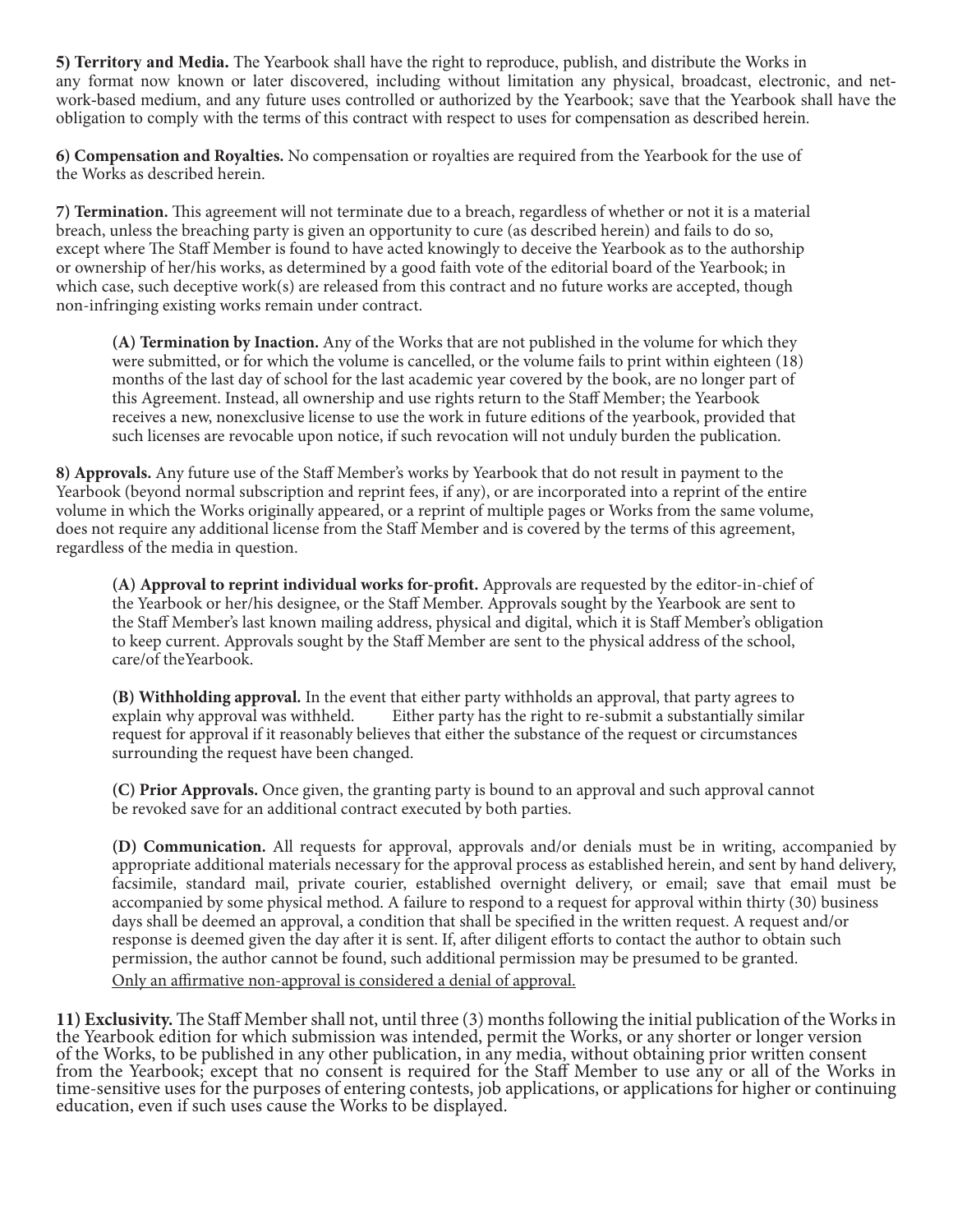**12) Entire Agreement:** This Agreement contains the entire agreement between the parties relating to the subject matter hereof and supersedes any and all prior agreements or understandings, written or oral, between the parties related to the subject matter hereof. No modification of this Agreement shall be valid unless in writing and signed by both parties.

**13) Governing Law and Choice of Forum:** This Agreement shall be governed by and construed in accordance with the internal laws of the state in which the Yearbook has its primary office, without regard to its conflicts of laws principles, and the intellectual property laws of the United States of America. Both parties irrevocably consent to exclusive jurisdiction and venue in a state court of federal district court in which the Yearbook has its primary office. The parties hereby agree that United States intellectual property laws will exclusively govern any intellectual property subject to this contract and no other conventions or rights, state or international, will have any effect in the application, enforcement, performance or adjudication of this contract.

At the Yearbook's sole and exclusive discretion, a legal dispute raised by either party can be sent to binding arbitration, in which the substantive and procedural laws dictated by this document will continue to apply. The Yearbook has up to six (6) months from the date served with a complaint to force arbitration and will paythe fee required by the administrator of arbitration. The parties may mutually agree on an arbitrator, but if mutual agreement is impossible, the parties agree to permit the American Arbitration Association, or a similar nationally-recognized arbitration organization, to select a neutral arbitrator in the Yearbook's geographic area. In no event with the Yearbook be bound to an arbitration that would require more than one hundred and twenty (120) miles of travel. The prevailing party shall be entitled to all filing fees, related administrative costs, and the costs of enforcing the award, including Attorney's Fees and other fees specified under Section 18.

**14) Binding Effect and Merger:** This Agreement shall be binding upon and inure to the benefit of Yearbook and Staff Member and their respective successors and assigns. This agreement constitutes the complete, final and entire understanding between the parties and supersedes all prior representations, negotiations, promises, understandings or agreements, whether oral or written, between the parties with respect to the subject matter. No amendment of this agreement will have legal force unless in writing and executed by the authorized officersof the respective parties.

**15) Waiver:** The waiver by either party of any breach or failure to enforce any of the terms and conditions of this Agreement at any time shall not in any way affect, limit, or waive such party's right thereafter to enforce and compel strict compliance with every term and condition of this Agreement.

**16) Severability:** If any provision or any portion of any provision(s) of this contract is illegal, invalid, or unenforceable for any reason, including (without limitation) any restrictive covenants and/or any law(s) of this or any other jurisdiction where this contract is enforced or construed, the offensive provision(s) or portion(s) thereof are considered void and eliminated from the contract as if never incorporated herein, unless striking the illegal, invalid or unenforceable part of the contract frustrates the purpose of the contract.

**17) Indemnification:** The Staff Member agrees to indemnify, defend, and hold the Yearbook harmless from any and against all losses, costs, and liability incurred due to a third party's claim, lawsuit, cause of action orarbitration (including, without limitation, reasonable attorneys' fees and expenses; settlements; judgments; and arbitration awards) arising from or related to a breach by the Staff Member of the representations and warrantees set out in this agreement. The Yearbook agrees to indemnify, defend, and hold the Staff Member harmless from any and against all losses, costs, and liability incurred due to a third party's claim, lawsuit, cause of action or arbitration (including, without limitation, reasonable attorneys' fees and expenses; settlements; judgments; and arbitration awards) arising from or related to a breach by the Yearbook of the representations and warrantees set out in this agreement.

**18) Attorney's Fees:** In the event any party employs an attorney to enforce any of the terms of the Agreement, the prevailing party shall be entitled to recover its actual attorney's fees and costs, including expert witness fees.

**19) Opportunity to Cure:** For any breach or material breach that does not expressly give rise to immediate termination as described herein, the breaching party shall have a reasonable opportunity to cure the breach with no effect on the contract or its terms. Upon being notified of the breach, the parties will attempt to agree on an appropriate cure period; if the parties are unable to reach an agreement, the breaching party will have ten (10) business days to cure any breach.